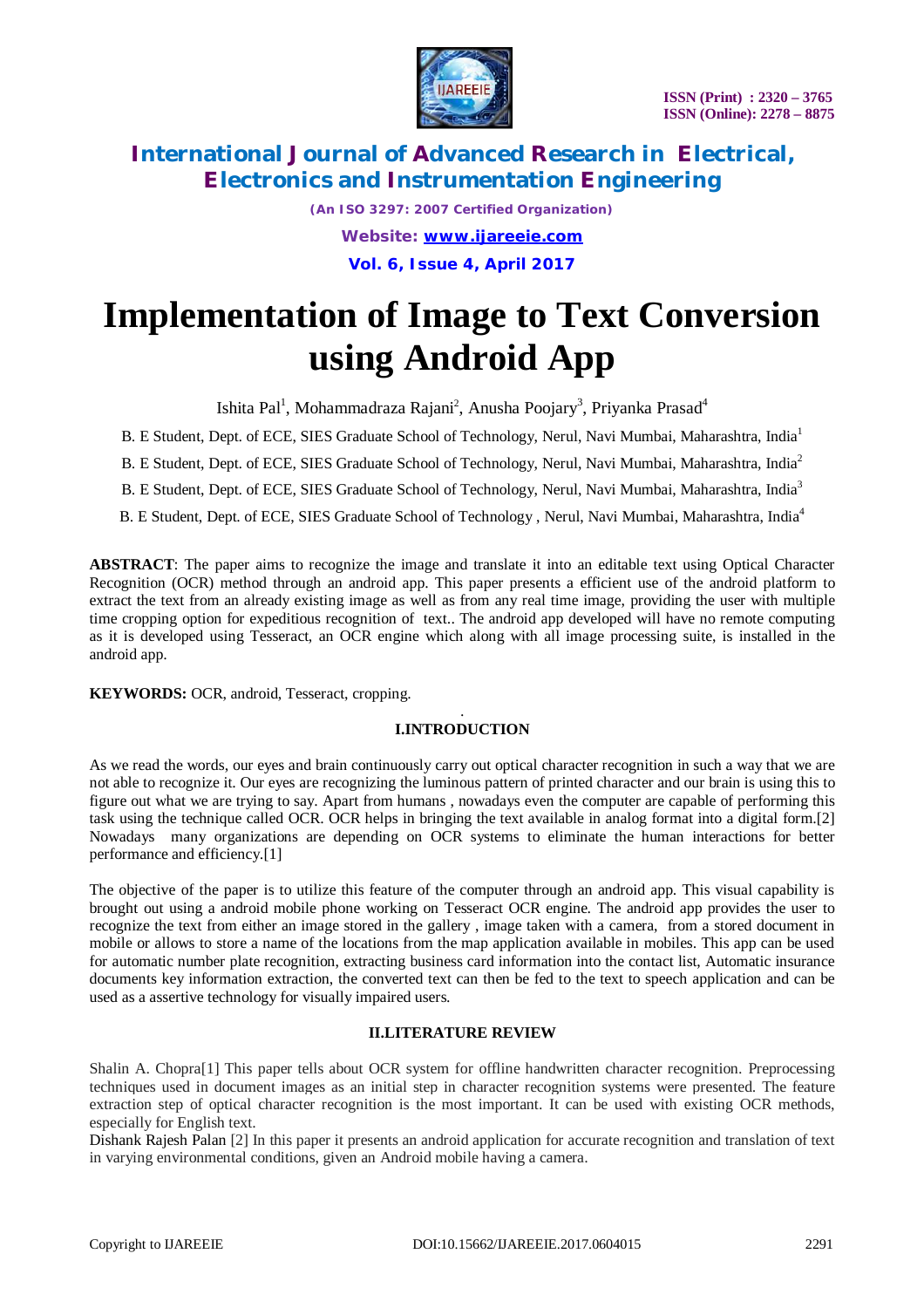

*(An ISO 3297: 2007 Certified Organization)*

*Website: [www.ijareeie.com](http://www.ijareeie.com)*

### **Vol. 6, Issue 4, April 2017**

Jin Jin[3] In this paper, OCR technology was applied to build a flash card Android application for memorizing new words. It integrates the Tesseract OCR engine into the application, as it is open-source and free to use, released under the Apache License.

Line Eikvil[4] This paper presents a review on OCR techniques. It also tells about the OCR process that converts text, present in digital image, to editable text and how it recognizes characters through optical mechanisms.

N. Venkata Rao[5] In this paper a large number of methods of optical character recognition are presented. It analyses the advantages and drawbacks of various OCR methods and also proposes a modified back propagation method. The proposed method computes error rate efficiently, it results in increasing the accuracy.

Chirag Patel[6] In this paper, it provides information about Optical Character Recognition (OCR) method, history of Open Source OCR tool Tesseract, architecture of it and experiment result of OCR performed by Tesseract on different kinds images

Sonia Bhaskar [7] This report presents an algorithm for accurate recognition of text on a business card, given an Android mobile phone camera image of the card in varying environmental conditions such as variable lighting, reflection, rotation, and scaling, among others

José C. Principe[8] This report unifies the concepts of neural networks and adaptive filters into a common framework. It begins by explaining the fundamentals of adaptive linear regression and builds on the concepts to explore pattern classification, function approximation, feature extraction, and time-series modeling/prediction

Rohit Verma[9] This paper presents an overview of feature extraction methods for recognition of segmented(isolated)characters. Selection of feature extraction method is probably the single most important fact or in achieving high recognition performance in character recognition systems. Different feature extraction methods are designed for different presentations of the characters

Ms. M. Shalini[10]This paper presents a brief survey of earlier research work related to all Indian languages. A brief history of OCR, various approaches to character recognition along with some applications of character recognition is also discussed in this paper

Richa Goswami[11]This paper presents detailed review in the field of Optical Character Recognition. Various techniques are determine that have been proposed to realize the center of character recognition in an optical character recognition system. .

Pranob K Charles[12] In this paper various approaches used for the design of OCR systems are discussed.It presents the techniques that are slow which provide better results in nature and also the fast techniques that provide inefficient results. In this it is found that the OCR techniques based on neural network provide more accurate results than other techniques.

### **III.STRUCTURAL MODEL**



.Fig 1.- Block diagram

The above figure Fig 1. shows the basic steps involved in recognising the text from an image using an android app. The Image to text recognition consist of first developing an android app in android studio for loading and cropping of image. The GUI provides two options for user -first is to loading an image and second is cropping of image. As shown in Fig 2.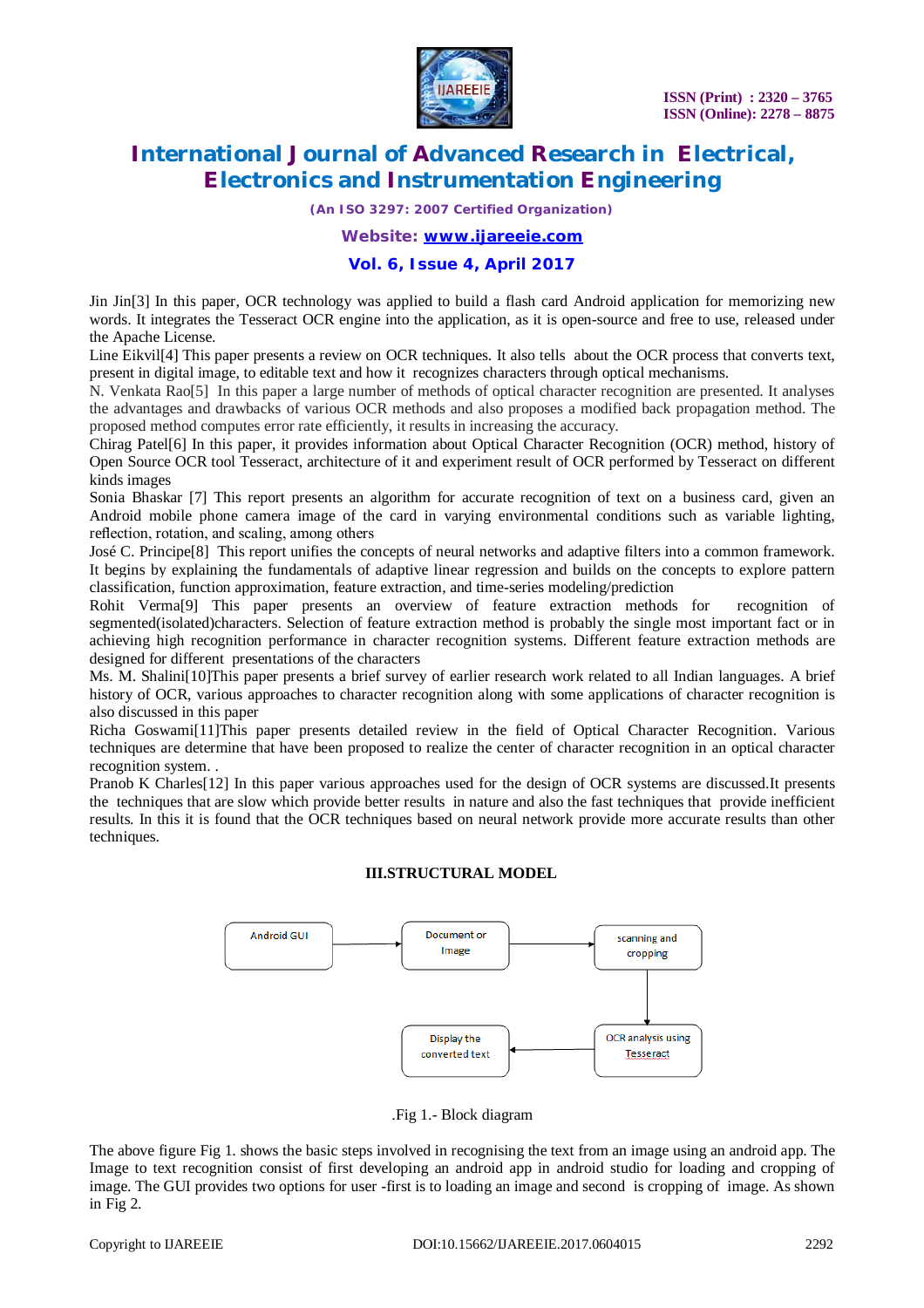

*(An ISO 3297: 2007 Certified Organization)*

*Website: [www.ijareeie.com](http://www.ijareeie.com)*

### **Vol. 6, Issue 4, April 2017**





Fig 2.- Home screen of App

The user uses the android GUI for capturing or loading an image ,from which the text needed to be extracted. The user can load the image from gallery intent or camera intent. So, on clicking the load image the user is provided with the option of all the apps installed in the mobile having some image stored along with the option of camera. In this app the user is given the freedom of choosing the portion of the image to be converted by changing the cropping area ,which can be done by dragging the edges of the cropping box as shown in the Fig 4.. Once the crop button is pressed the image is send to the Tesseract OCR engine module.



Fig 4.- Selecting cropping area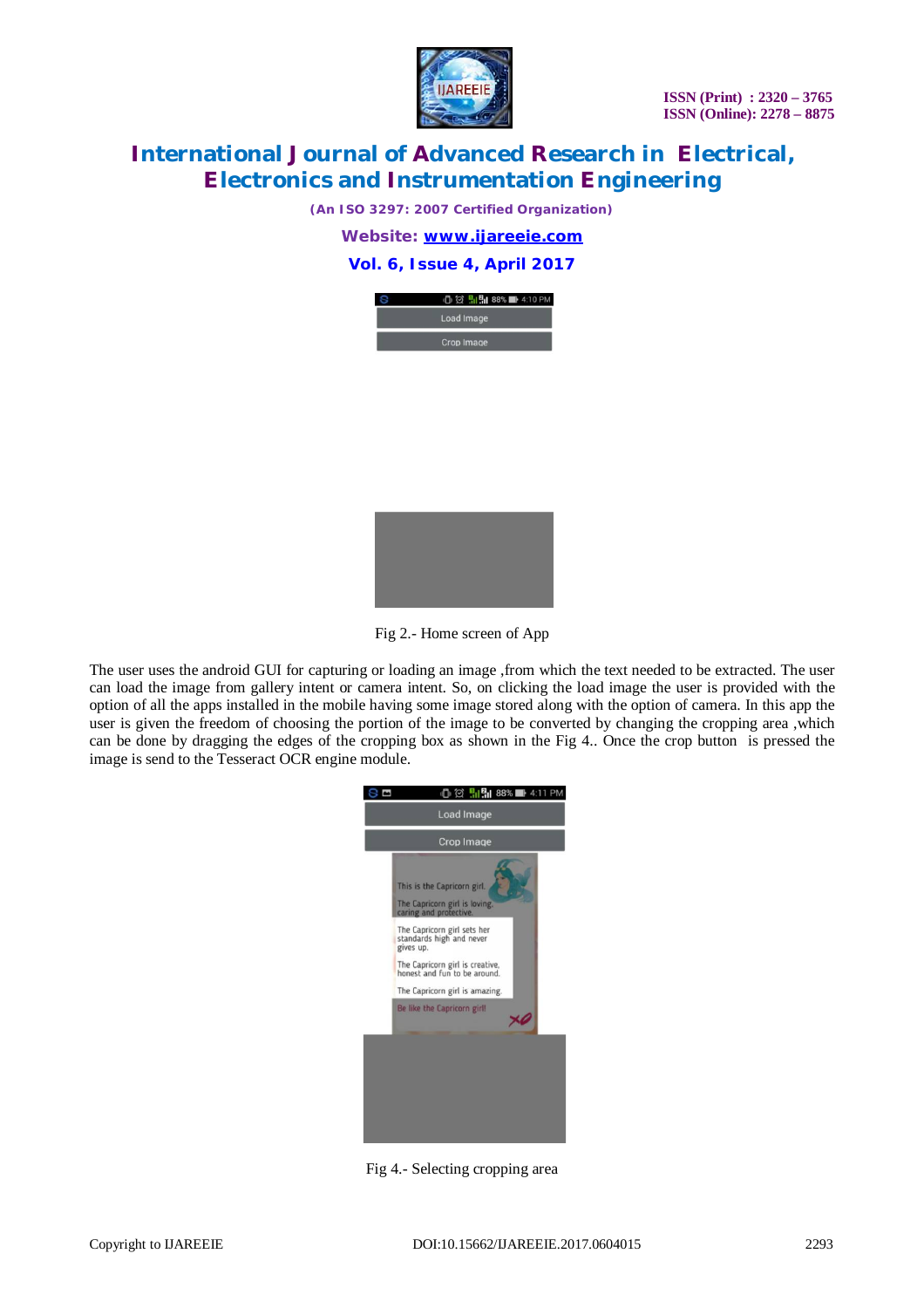

*(An ISO 3297: 2007 Certified Organization)*

*Website: [www.ijareeie.com](http://www.ijareeie.com)*

**Vol. 6, Issue 4, April 2017**

Tesseract is an offline and open source OCR engine. Tesseract treats the input image as polygonal binary area. The image is converted to bitmap by locally adaptive Otsu threshold binarization. This allows to define single locally adapted threshold to be defined for each tile, which produces noisy binarization. Thus, it is followed by smoothing to reduce the noise. The words are segmented into characters and Sobel edge detection is performed to extract the edges. The extracted data is matched with the templates stored in the system and the matched character is displayed on the android GUI screen. The below figure Fig 5.shows the text extracted from the selected region.



Fig 5.- Displaying the converted text

The below figure Fig 6 shows that the user is further provided with the option of limiting their extracting text process by further minimising their cropping window, that is the user can make the cropping window smaller to recognise a single line rather than a paragraph .



Fig 6.- Multiple cropping Option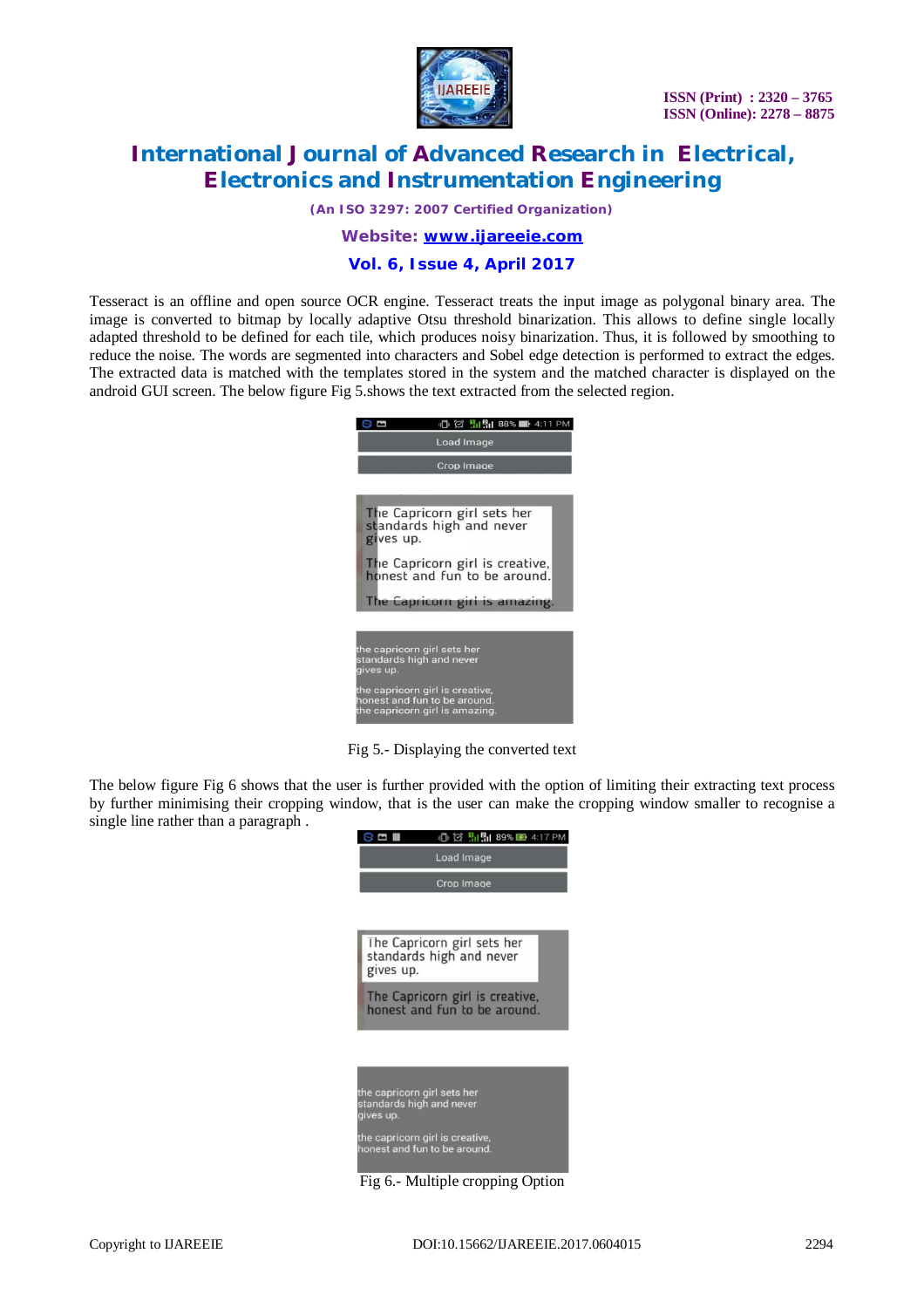

*(An ISO 3297: 2007 Certified Organization)*

*Website: [www.ijareeie.com](http://www.ijareeie.com)*

**Vol. 6, Issue 4, April 2017**

The below figure Fig 7. shows the result of recognising the text from the image after the user has changed the cropping window size. The text displayed can be copied and edited as per the requirement of the user.

| $\Box$ $\odot$ $\Pi$ $\Box$ 88% $\Pi$ 4:11<br>PM        |
|---------------------------------------------------------|
| Load Image                                              |
| Crop Image                                              |
|                                                         |
|                                                         |
|                                                         |
| The Capricorn girl sets her                             |
| standards high and never<br>gives up.                   |
|                                                         |
|                                                         |
|                                                         |
|                                                         |
|                                                         |
| the capricorn girl sets her<br>standards high and never |
| gives up.                                               |
|                                                         |
| Fig 7.- Result of multiple cropping                     |

### **IV.CONCEPTUAL MODEL**

A typical OCR system consists of several components. In figure 8 common setup is illustrated



Fig 8. - OCR phases [4]

The first step in the process is to digitize the analog document using an optical scanner. When the regions containing text are acquired, each symbol is extracted through a segmentation process. The extracted symbols may then be preprocessed, for elimination of noise, to facilitate the extraction of the text features in the next step. The identity of each symbol is found by comparing the extracted features with descriptions of the symbol classes obtained through a previous learning phase. Finally contextual information is used to reconstruct the words and numbers of the original text. In the next sections these steps and some of the methods involved are described in more detail.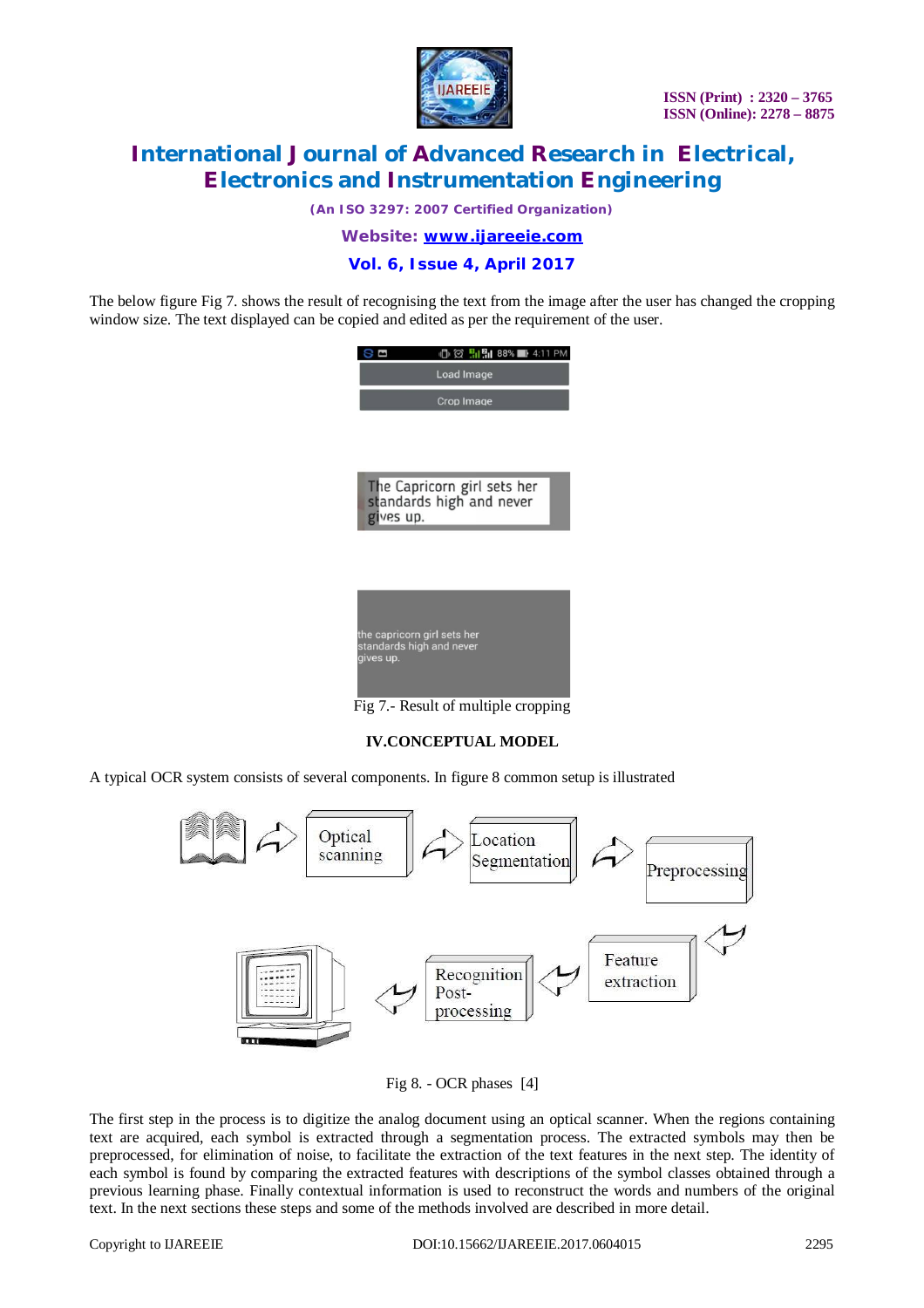

*(An ISO 3297: 2007 Certified Organization)*

*Website: [www.ijareeie.com](http://www.ijareeie.com)*

**Vol. 6, Issue 4, April 2017**

**Optical scan**: In this phase the digital form of document is created. The scanning unit consist of a transportation mechanism and a sensing unit to convert the light intensity received into gray level. The image captured is firstly converted to binary format with the help of thresholding. [6]

**Location and Segmentation :** This phase is used to recognize the constitute of the image. Segmentation process helps to distinguish between the text part in the image from the graph and other non text part present.[6]

**Preprocessing:** The image resulting after the scanning procedure may contain some noise due to the scanner or the technique applied for thresholding. This noise may cause broken letter which may hamper the text recognition accuracy. Thus, in this phase we remove the noise which is also known as smoothing of digital image.[6]

**Feature Extraction**: The Image is then matched with the templates preloaded in the system and the template with the highest correlation is selected and declared as the character.<sup>[1]</sup>

**Post Processing:** After the extraction stage if there is any word which is unrecognized then the word of letter is given a meaning in this stage .This can be done by importing extra template into the system.[2]

2.Tesseract



Fig 9.- Tesseract phases [6]

The Tesseract phases as shown in the above figure Fig 9 are:

**Input image**: The image given as the input is a gray or rgb image. The input image must be a flat image that is a parallel image capture. It doesn`t have any capability to rectify the errors caused due to perspective distortion.[7]

**Adaptive thresholding**: It converts the gray scale image to binary image and calculates the optimal threshold so that there is minimal variance difference between the background and foreground pixels.[7]

**Connected component analysis**: It searches for the foreground image and treats them as blob. Blob refers to the region in the digital image which differ in comparison to the surrounding due to different colour or brightness[3]

**Line finding algorithm**: Lines are found by analysing the image space adjacent to the potential character. If the pixel count is below a specified threshold level then it is detected as line.[7]

**character recognition** : It finds the baseline of the text to approximate the height of the character. Then the character width is approximated. If the characters are not having the same width then it is processed in an alternate manner.

**Word recognition**: After all characters have been extracted it recognizes word line by line and then passes through a contextual and syntactical analyser for proper recognition. [7]